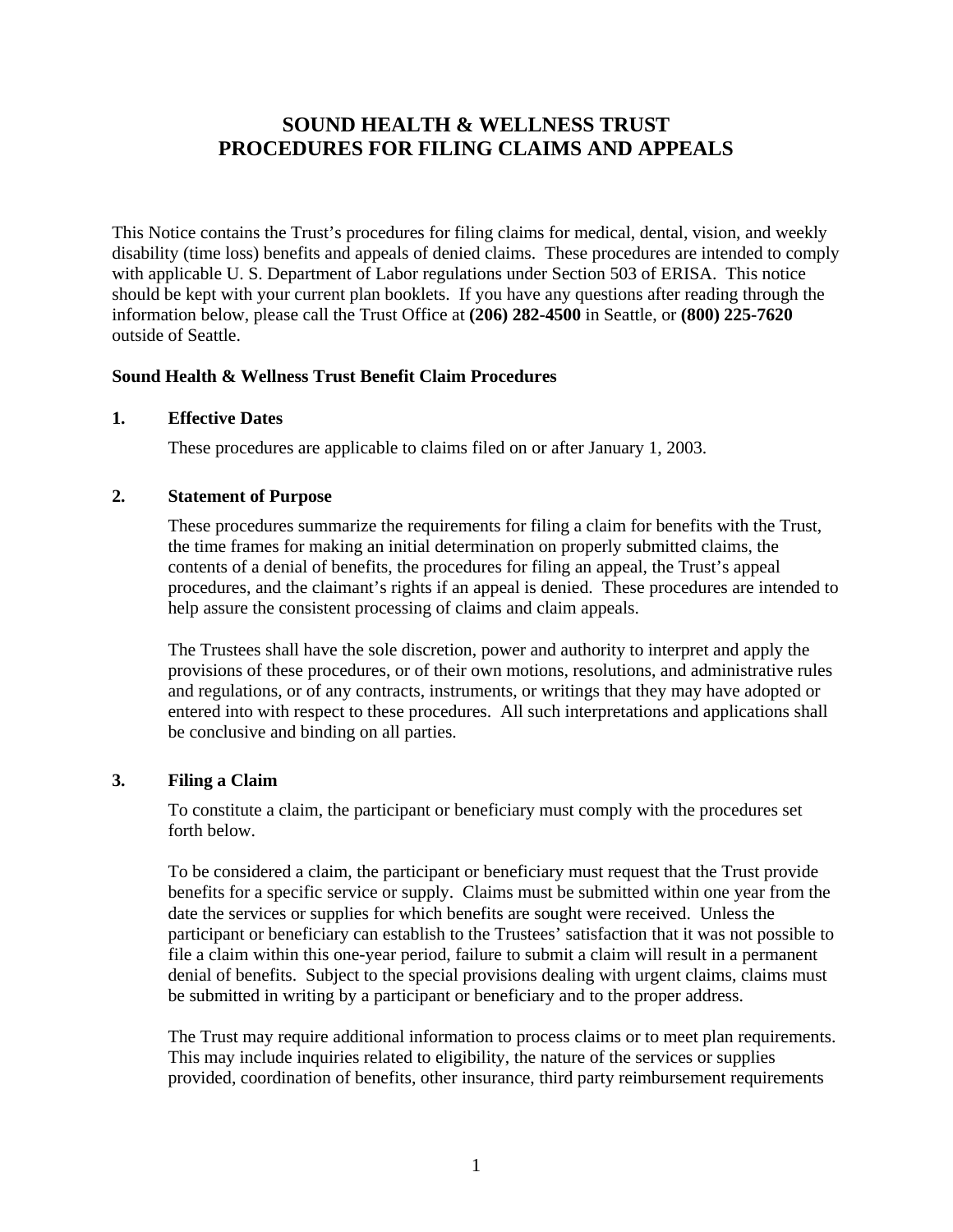or other plan provisions. Failure to provide this required information may result in the denial of a claim for benefits.

The Trustees have established the following requirements for filing claims:

## **a. Trust PPO and Sound Dental (formerly RCWT Schedule Dental) Benefits**

**Many providers will file claims for you if they have all of the needed information. If your provider does not submit a claim on your behalf, you will need to do the following:** 

- (1) Obtain a claim form from your employer, local union, the Trust Office, or by printing the form from the Trust's website at www.soundhealthwellness.com.
- (2) Complete all sections on the front of the form.
- (3) Attach a fully itemized bill from your provider of service. For dental services:

 - Have your dentist complete the provider section of the form. If continued treatment is needed, the dentist should send subsequent bills to the Trust Office.

 - If dental services are in connection with crowns, bridges, gold or porcelain inlays and onlays, gold restorations or dental implants, a dental treatment plan must be submitted in advance to the Trust Office for predetermination. The information must include current x-rays and records. (See your plan booklet for additional information about predetermination.)

- (4) If you have other medical or dental coverage and this plan is a secondary payer, submit the claim to the primary plan first. Once the primary plan pays, enclose a copy of their explanation of benefits and a fully itemized bill when you submit the claim to the Trust Office. (See your plan booklet for coordination of benefits rules.)
- (5) Mail the **fully** completed form and the enclosures to the address at the top of the form.
- (6) If you see a doctor for both vision care and medical treatment of the eye, you should submit the bill first to Vision Service Plan ("VSP") for reimbursement of expenses associated with the vision correction problem. Then send a copy of the bill – together with VSP's Explanation of Benefits – to the Trust Office for reimbursement of expenses covered by the Trust medical plan.
- (7) Remember, claims for injuries or accidents incurred on the job should be submitted to Workers' Compensation.
- (8) For claims assistance, contact the Trust Office at 206-282-4500 or 1-800-225- 7620.

**Note**: Incomplete forms, and bills that are not itemized, will be returned to you for completion, which will delay payment of your claim. No claim will be accepted unless filed with the Trust Office within one year from the date the service or supply was received.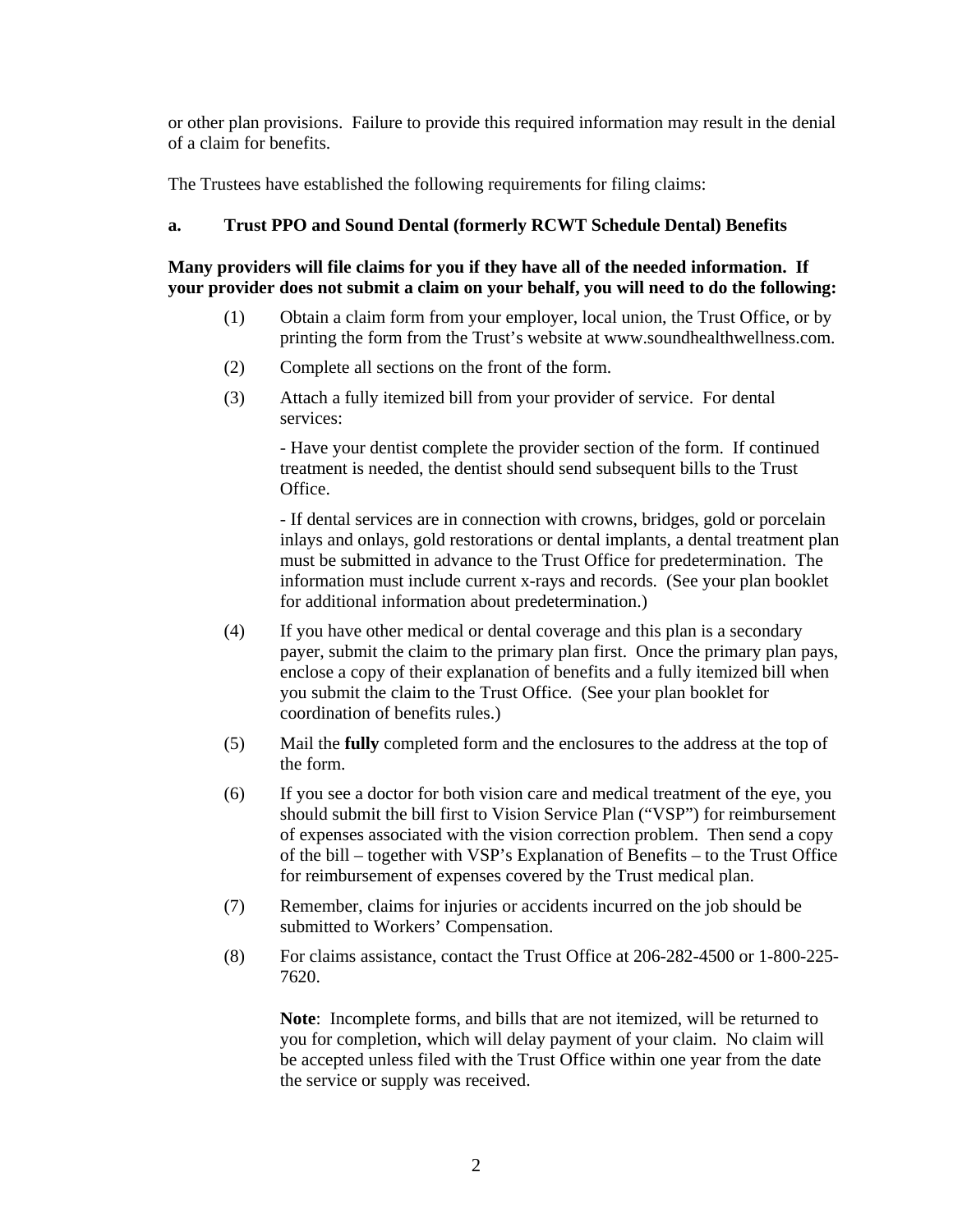#### **(b) Life Insurance and Accidental Death and Dismemberment Benefits**

- (1) As soon as reasonably possible after the death of the insured person, notify the Trust Office, and, in the case of death, submit a certified copy of the death certificate.
- (2) Claims for Accidental Death and Dismemberment benefits must be made to the Trust Office no later than 90 days after the date of loss.
- (3) The Trust Office will forward all of the information to MetLife for processing.

## **(c) Weekly Disability Benefits (Time Loss)**

- (1) Obtain a time loss claim form from your employer, local union, the Trust Office, or by printing the form from the Trust's website at www.soundhealthwellness.com.
- (2) Complete, sign, and date part 1 of the form.
- (3) Have your physician complete, sign, and date part 2 of the form.
- (4) Have your employer complete, sign, and date part 3 of the form.
- (5) Mail the **fully** completed form to the address at the top of the form.
- (6) Claims for Time Loss benefits must be filed within 12 months after the date the period of disability begins.

## **d. Vision Benefits (Trust PPO Plans)**

The Trust has entered into an agreement with Vision Service Plan ("VSP") to provide vision benefits to you and your eligible dependents. Under this agreement, you can use any provider you wish. However, if you use a VSP provider, you may receive higher benefits, and the provider will automatically file claims for you.

To receive service from a VSP provider:

- (1) Choose a VSP provider from the provider directory. If you do not know if your provider is in the VSP network, or to obtain a directory, contact your local union office, the Trust Office, or VSP at 800-877-7195.
- (2) Make an appointment with your VSP provider. Prior to your visit they will verify your eligibility for benefits and the benefits available from the plan.
- (3) Pay a \$10 copayment.
- (4) The plan in most cases pays 100% for covered services.
- (5) There is no need to file a claim; the VSP provider will file the claim for you.

To receive service from a non-VSP provider:

- (1) Make an appointment with any provider
- (2) Pay the bill in full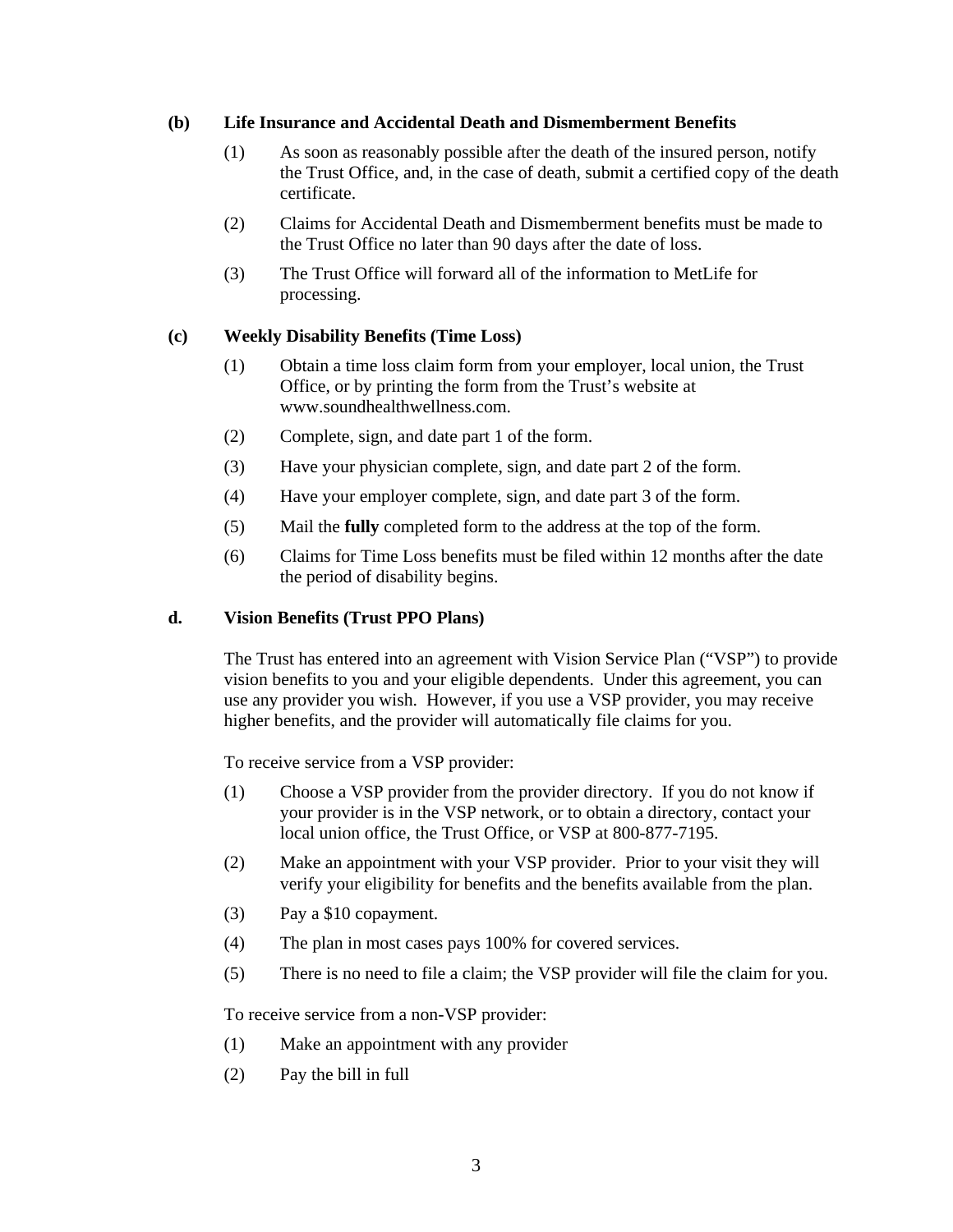(3) File a claim for reimbursement. Write your name, Alternate ID number from your ID card, and the notation "Sound Health & Wellness Trust" on a copy of the receipt and send the copy to:

> VSP Out of Network Provider Claims P.O. Box 997100 Sacramento, CA 95899-0001

- (4) The plan will reimburses you up to the scheduled amount (please refer to your plan booklet) less a \$10 copayment.
- (5) All claims must be filed within one year of the date services were received. Reimbursement is made directly to you and is not assignable to the provider.

#### **4. Procedures for Processing Claims**

Claims which are properly filed will be processed in accordance with the following guidelines:

#### **a. Post-Service Health Claims**

Any properly filed claim for health benefits that is not a pre-service, urgent care or concurrent care claim (as defined below) is processed as a postservice claim. If additional information is needed, the participant (or your dependent) will be notified and given 45 days from receipt of the notice to provide the required information. The time period for the Trust to make a benefit determination doe not include the days from the date the information is requested until the earlier of the date the requested information is received or 45 after the request for information is mailed.

A post-service claim will ordinarily be processed within 30 days of receipt. This may be extended for an additional 15 days if the Trust Office determines that the extension is necessary due to matters beyond the control of the plan. In that case, you will receive a notice giving the reason the extension is necessary, including a statement of the unresolved issues and the information required to resolve these issues, within the initial 30-day period.

## **b. Pre-Service Health Claims**

These procedures apply only to properly filed claims that must be preauthorized to receive full benefits from the Trust. All nonemergency inpatient stays must be preauthorized, except for maternity stays of 48 hours or less following a normal vaginal delivery and stays of 96 hours or less following a cesarean section delivery.

Claimants will be notified within five days if additional information is required to complete a preservice claim or to allow processing and will be advised of the specific information required. Claimants will be provided 45 days from receipt of the notice to submit any additional information requested. The time for the Trust to make a determination does not include the days from the date the information is requested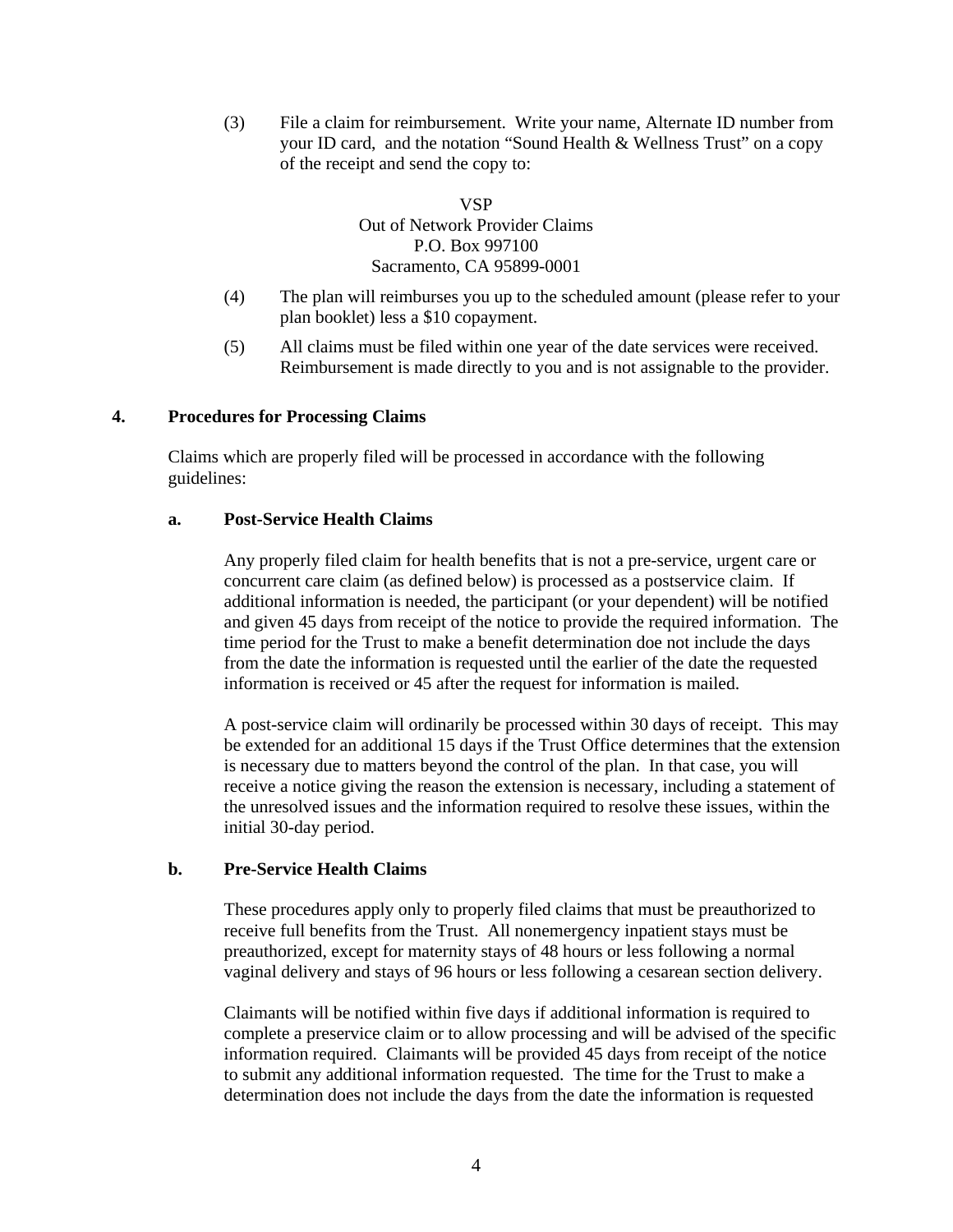until the earlier of the date the requested information is received, or 45 days after the request for information is mailed.

A decision on a pre-service claim will ordinarily be made within 15 days. If additional time is necessary, the Trust Office may extend this 15-day period by an additional 15 days by providing notice to the claimant within the initial 15-day period giving the reason the extension is necessary, including a statement of the unresolved issues and the information required to resolve these issues.

If services which require preauthorization have been provided, the Trust will process the claim as a post-service health claim.

#### **c. Urgent Care Health Claims**

Urgent care claims are claims for services where following the normal claims processing timing rules could seriously jeopardize the claimant's health or ability to regain maximum function, or, in the opinion of a physician familiar with the claimant's medical condition, subject the claimant to severe pain that cannot be adequately managed without the care or treatment that is the subject of the claim. Urgent care claims may be filed orally or in writing. The claim may be filed by the claimant, or by a physician or other covered provider with knowledge of claimant's medical condition. Claimants will be informed within 24 hours after the claim is received if additional information is needed to process the claim and will be advised of the specific information required. The claim will be resolved no later than 48 hours after the earlier of the date the Trust Office receives the additional information or the end of the 48 hours the claimant has to provide the additional information. The determination of whether a claim is urgent will be made using the judgment of a prudent layperson with average knowledge of medicine or dentistry, as applicable.

If services which constitute urgent care have been provided, the Trust will process the claim as a post-service claim.

#### **d. Concurrent Care Health Claims**

Concurrent care claims are claims involving an ongoing course of treatment that has been authorized by First Choice as meeting the plan's medical necessity definition. While the approved treatment is continuing, the claimant or provider may ask to have additional or extended treatment approved. In addition, First Choice may issue notice that approval will be withdrawn before the full course of treatment is completed. The claimant will be notified of any denial or reduction at least 30 days in advance to allow the claimant sufficient time to appeal and obtain a determination on the appeal before the decision takes effect.

Any request to extend treatment that involves urgent care shall be decided as soon as reasonably practicable. The claimant will be notified of the determination within 24 hours of the time the Trust Office receives the claim, if it is received *at least* 24 hours prior to the expiration of the previously approved period of time or number of treatments.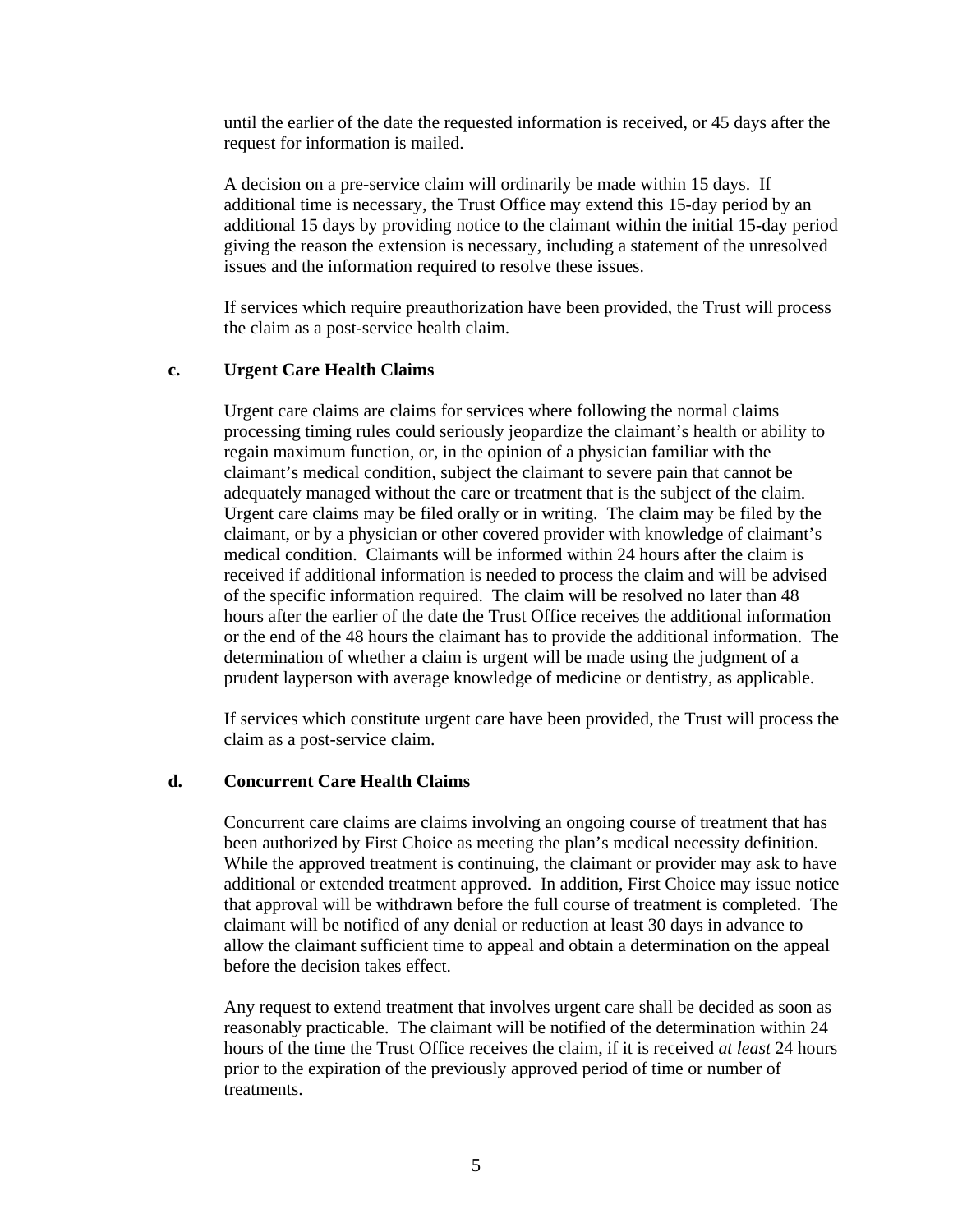Any appeal of a decision involving a concurrent care claim will be treated as either a pre-service, urgent care, or post-service claim appeal under these procedures, as appropriate.

#### **e. Weekly Disability (Time Loss) Claims**

A properly filed claim for weekly disability (time loss) benefits will ordinarily be processed within 45 days of receipt. This may be extended by an additional 30 days if a notice giving the reasons the extension is necessary and the date by which the Trust expects to issue a decision is provided to the claimant within the initial 45-day period. If, prior to the end of the first 30-day extension, the Trust determines that a further extension is necessary, the time may be extended for an additional 30 days, provided that the claimant is notified within the first 30-day extension period of the circumstances requiring the additional extension and the date by which the Trust expects to issue its decision. In the case of any extension of the time for processing a weekly disability (time loss) claim, the notice to the claimant will explain the applicable eligibility rules, the unresolved issues that made the extension necessary, and the additional information needed to resolve those issues. The claimant will be given at least 45 days within which to provide the specified information. The time period for the Trust to make a decision does not include the days from the date the information is requested to the earlier of the date the requested information is received or 45 days after the request for information is mailed.

#### **f. Life Insurance Claims**

A properly filed claim for life insurance benefits will normally be processed in 10 days with a written notice to the claimant. If additional information is needed from the claimant, follow-up letters will be sent to the claimant every 15 days. If, due to lack of information from the claimant, a decision cannot be made within 90 days, the claimant will be notified of an extension of 90 days until completion of the claim.

## **5. Notice of Denial**

A denial of benefits will contain the following information:

- a. The reason for the denial.
- b. Reference to the plan provision(s) relied on.
- c. A description of any additional material or information needed for the claim, with an explanation of why it is necessary.
- d. Reference to any internal rule, guideline, or protocol used in denying the claim, with a statement that a copy of such rule, guideline or protocol is available without charge upon request.
- e. If the denial is based upon a medical necessity determination, because the service or supply is considered experimental or investigational in nature, or due to an equivalent exclusion, an explanation of the medical judgment applying the terms of the plan to the claimant's circumstances.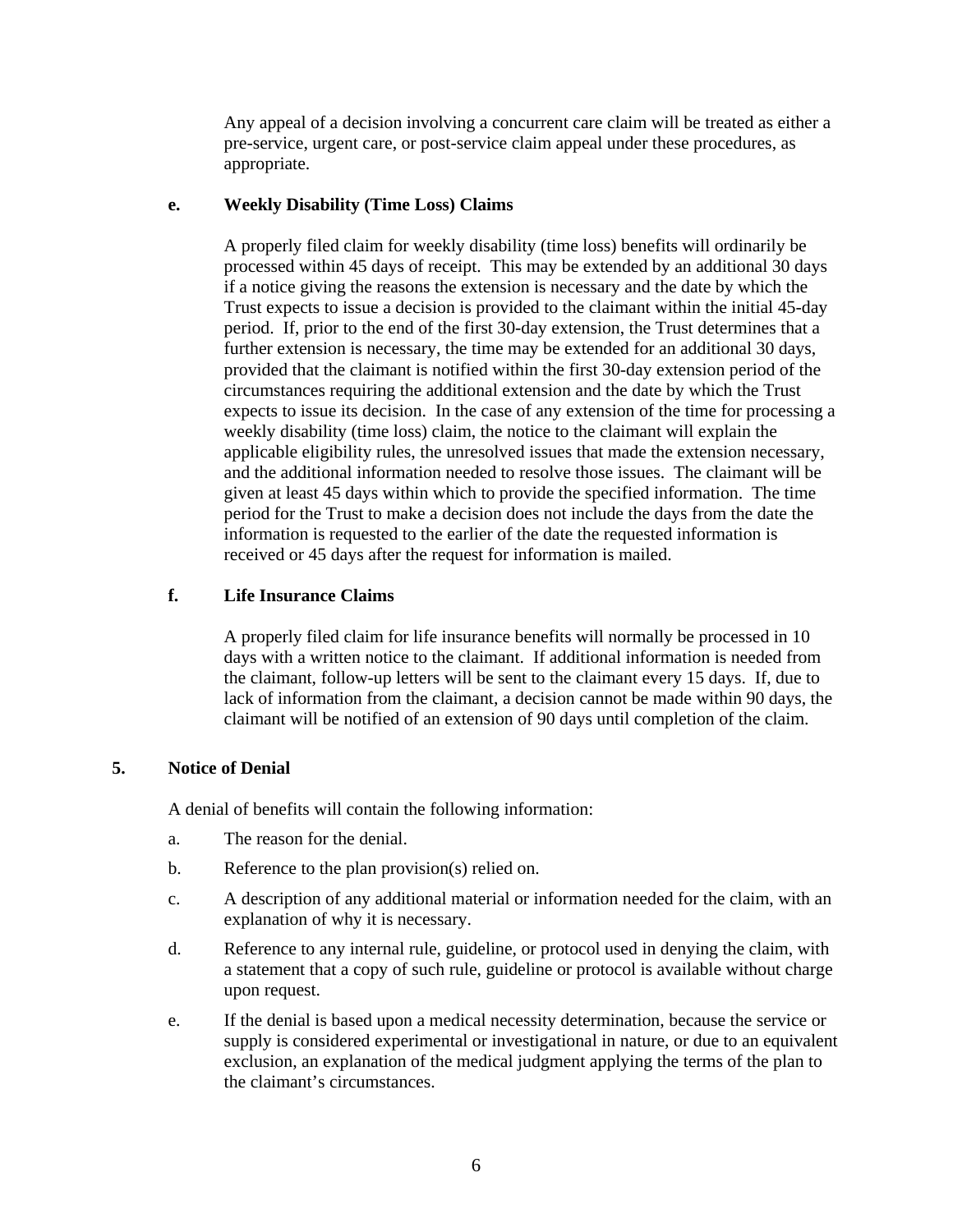f. An explanation of the Trust's appeal procedures, including applicable time limits.

The denial will be mailed to claimant at the last known address.

#### **6. Appeal of Benefit Denial**

Claimants have 180 days from the date of denial to appeal an adverse benefit determination. An appeal must be submitted in writing by the claimant or an authorized representative to the Trust Office. An appeal must identify the claim involved, as well as the reasons for the appeal, and provide any information the claimant believes is relevant. Except for urgent care claims, appeals will be accepted from an authorized representative only if accompanied by a written statement signed by the claimant (or parent or legal guardian where appropriate) naming the representative and authorizing them to seek benefits for the claimant. An assignment of benefits is not sufficient to make a provider an authorized representative.

Failure to file a claim appeal within 180 days of the denial will serve as a bar to any claim for benefits or for any other form of relief from the Trust.

## **7. Appeal Procedures**

The procedures below shall be the exclusive procedures available to a claimant who is dissatisfied with an eligibility determination, benefit denial, or partial benefit award by the plan or its authorized claims payers. These procedures must be exhausted before a claimant may file suit under Section 502(a) of ERISA.

#### **a. Information To Be Provided Upon Request**

The claimant and/or authorized representative may, upon request and free of charge, have reasonable access to all documents relevant to the claim for benefits. Relevant documents shall include information relied upon, submitted, considered, or generated in making the benefit determination. They will also include internal guidelines, procedures, or protocols concerning the denied benefit claim, without regard to whether such document or advice was relied on in making the benefit determination. Absent a specific determination by the Trustees that disclosure is appropriate, relevant documents do not include any other individual's claim records or information specific to the resolution of other individuals' claims.

If a denial is based upon a medical necessity determination, an explanation of that determination and its application to the claimant's medical circumstances is also available upon request.

## **b. Review By Appeals Committee**

Except for urgent care and pre-service claims, an appeal will be presented to the Trust's Appeals Committee at its next regularly scheduled meeting following receipt of the appeal. The Appeals Committee is appointed by the Trust's third party administrator and will not include any employee of the third party administrator who was involved in the initial processing of the claim The Appeals Committee reviews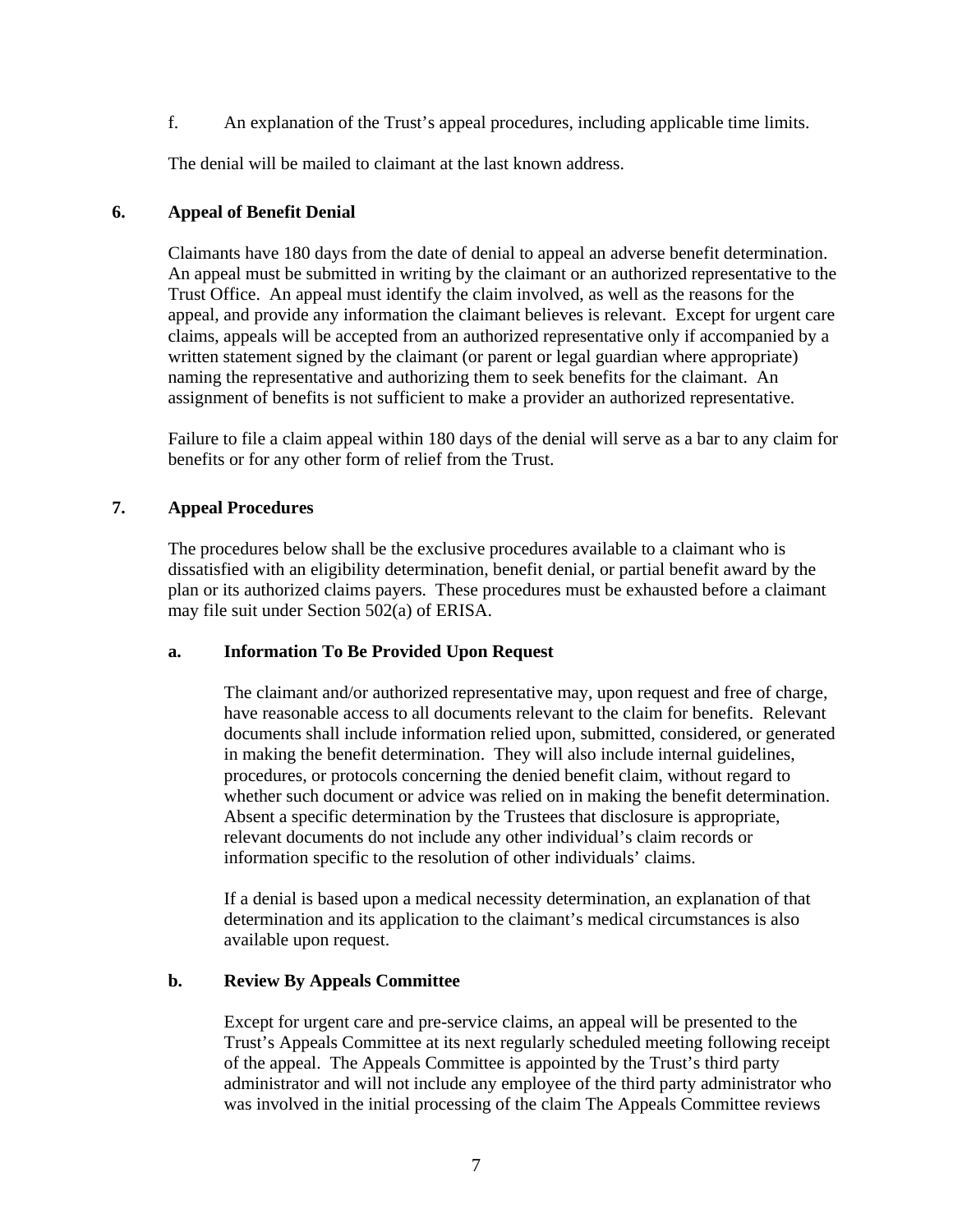the administrative file, which contains all documents relevant to the claim, and all additional information submitted by the claimant. The review will be new and independent of the initial denial.

If the denial is based on medical or dental necessity, the Appeals Committee will consult with a medical or dental professional that has appropriate training and experience in the applicable field of medicine or dentistry. The Trust may have an individual with a different licensure review a matter if that individual is trained to deal with the condition involved. This professional will not be the individual who made the initial benefit determination or their subordinate. The Appeals Committee will identify by name any individuals consulted for medical or dental advice. The Appeals Committee will make its decision within 30 days of the date the appeal was received. The claimant will be notified of the Committee's decision as soon as reasonably practicable, but not later than five days after the decision is made.

#### **c. Conduct of Review by Hearings Committee**

If a claimant wishes to appeal a decision of the Appeals Committee, he or she may request a hearing before the Trustees' Hearings Committee, at which the claimant or his or her representative will be allowed to appear in person and present additional evidence or witnesses. These hearings are conducted according to the Trust's Hearing Procedures; copies of which may be obtained from the Trust Office. The Hearings Committee will consist of at least one Employer Trustee and one Labor Organization Trustee. The review by the Hearings Committee is new and independent from either the initial denial or the decision of the Appeals Committee. A request for a hearing must be made in writing and received by the Trust within 180 days of the date the claimant receives notice of the Appeals Committee's determination. Hearings will be held and decisions made within 30 days of the date the claimant's request for hearing was received unless the claimant agrees to a different schedule. The claimant will be notified of the Committee's decision as soon as practicable, but not later than five days after the decision is made.

#### **d. Contents of Decision**

If the Appeals Committee denies an appeal, the claimant will be notified of the specific reasons for the adverse decision and the specific plan provision(s) involved and advised that all information relevant to the claim is available without charge upon request. If the Committee relied on an internal rule, guideline, or protocol, its decision will identify the rule, guideline, or protocol involved and explain that a copy will be provided without charge upon request. If the Committee's decision was based on a medical judgment, its decision will explain the medical judgment, applying the terms of the plan to the claimant's circumstances. The claimant will also be notified of his or her rights under Section 502(a) of ERISA.

#### **8. Modifications to the Appeal Procedures for Preservice and Urgent Care Claims**

The following modifications will be made in the appeal procedures set forth in Section 6 for appeals involving pre-service or urgent care claims: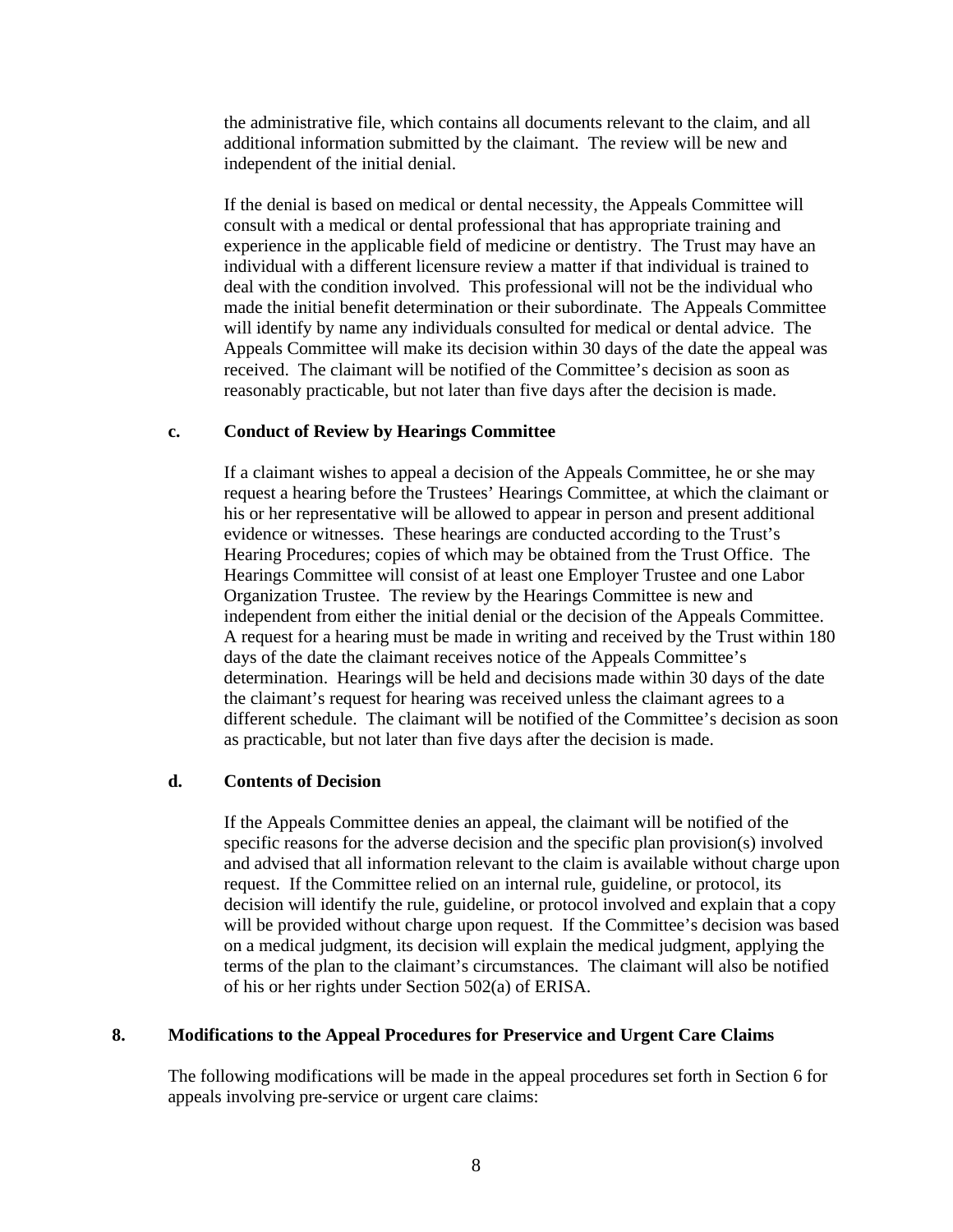## **a. Pre-Service Claims**

Pre-service claim appeals follow the above procedures with the following modifications:

- (1) There will be only one level of review, by the Appeals Committee; the Committee's decision is made within 30 days of the date the appeal is received, unless the claimant agrees to a different schedule. The claimant will be notified of the Appeals Committee's decision as soon as practicable, but not later than five days after the decision is made.
- (2) Appeals involving pre-service claims are reviewed by the Appeals Committee at its next scheduled meeting, time permitting, or by telephone conference call if necessary. The claimant or his authorized representative may participate, as authorized by the Committee, to the extent considered necessary for the Appeals Committee to develop an adequate record. If the claimant wishes to appear in person, he or she may elect to waive the 30-day time limit and schedule a formal hearing for a later meeting of the Committee.

## **b. Urgent Care Claims**

Urgent care claim appeals follow the above procedures, with the following modifications:

- (1) An initial decision will be made within 72 hours if the initial claim was complete when submitted. If additional information is necessary to process the claim, the claimant or representative will be notified within 24 hours of the information needed. A decision on the appeal will be made no later than 48 hours after the earlier of the date the Trust receives the additional information or the end of the 48 hours the claimant has to provide the additional information.
- (2) An urgent care appeal may be made orally or in writing.
- (3) A medical or dental professional with knowledge of the claimant's condition may act as an authorized representative of the claimant without a prior written authorization.
- (4) Information may be provided to the claimant or authorized representative by phone, fax, or other expedited method. In any event, a written or electronic verification will be provided not more that 72 hours later.

#### **9. Review of Denied Claims**

The Trust does not provide any voluntary alternative dispute resolution procedures. If a claimant remains dissatisfied with the Trust's determination after exhausting the claim appeal procedures, he or she has the right to pursue a civil action under 29 U.S.C. § 1132(a) (i.e., section 502(a) of ERISA).